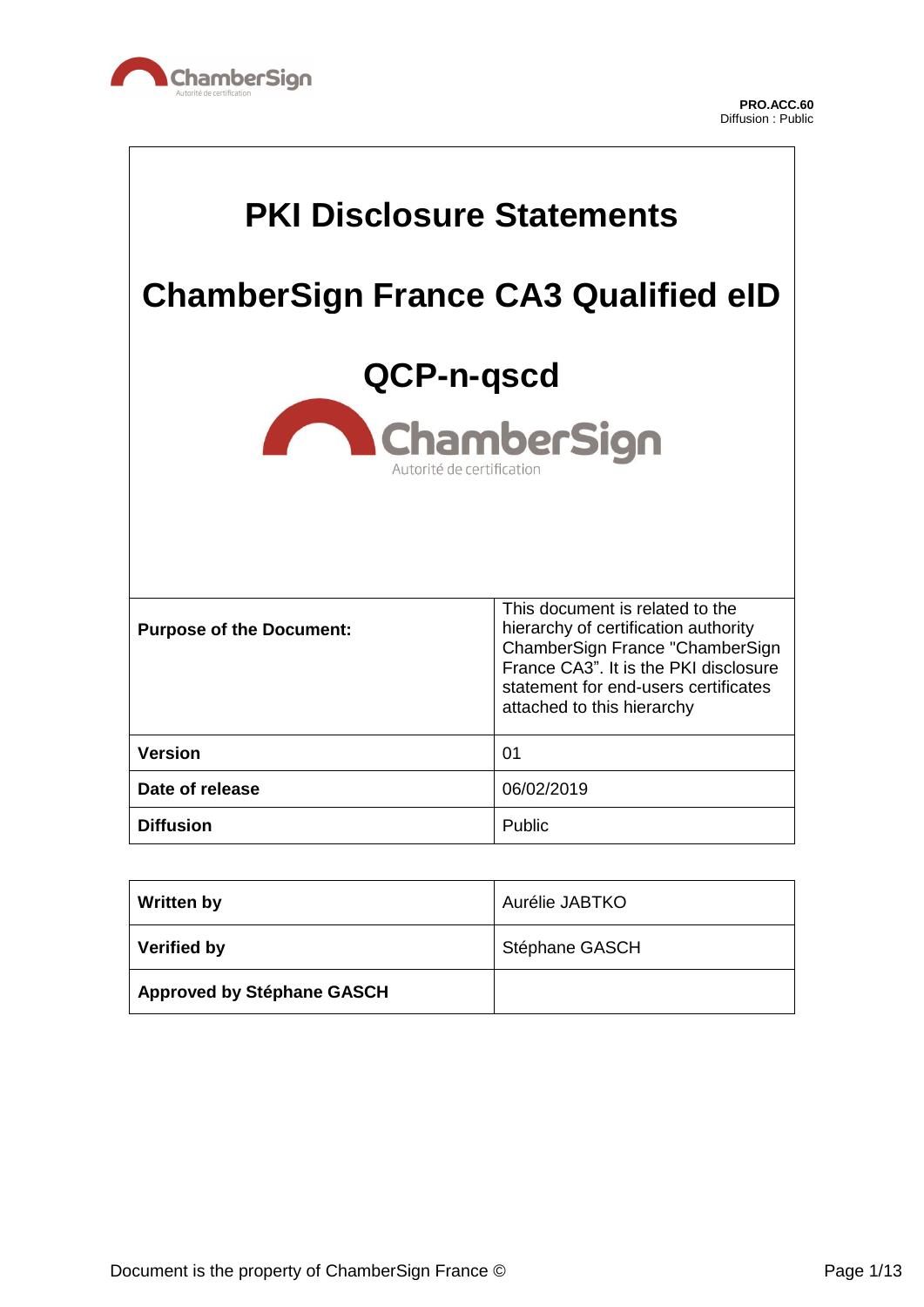

| <b>Record of versions</b> |                          |  |
|---------------------------|--------------------------|--|
| Version                   | Nature of the evolutions |  |
| 01                        | Creation                 |  |
|                           |                          |  |
|                           |                          |  |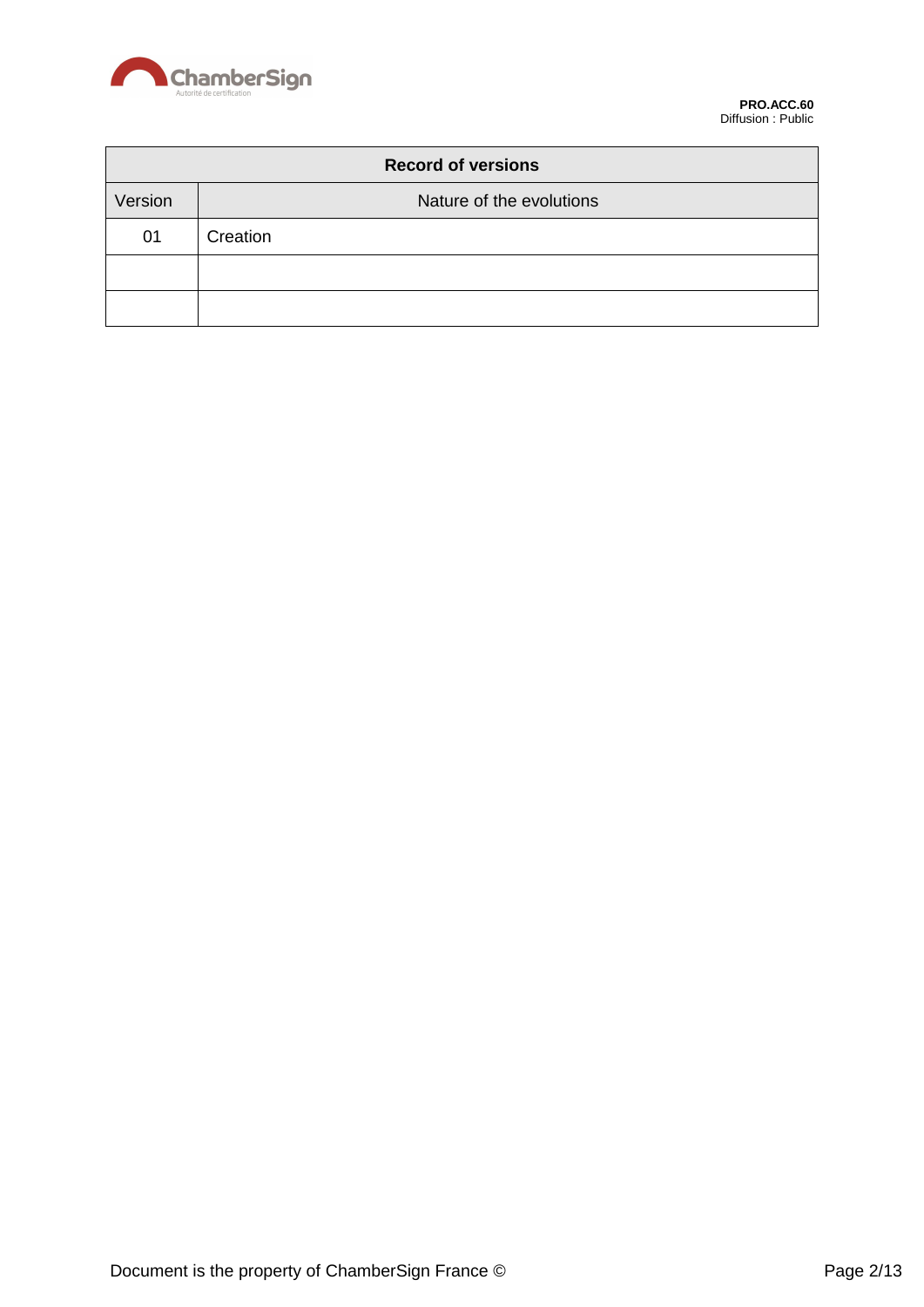

This document is protected by the French Code of Intellectual Property of 1<sup>st</sup> July 1992, including those relating to literary and artistic property and copyrights, as well as all applicable international conventions. These rights are the exclusive property of **ChamberSign France**. The reproduction, representation (including the publication and distribution), in whole or in part, by any means (including electronic, mechanical, optical, photocopying, computer), not previously authorized in writing by **ChamberSign France** or assigns, is strictly prohibited.

Rightly, according to the article L.122-4 of the Intellectual Property Code "Any representation or reproduction in whole or in part without the consent of the author or his successors in title or in title is unlawful".

Exceptionally, the Code of the Intellectual Property authorizes, according to the article L.122- 5 of the Code, on the one hand, that Copies or reproductions strictly reserved for the private use of the copier and not intended for collective use"; on the other hand, that analyzes and short quotes for the purpose of example and illustration.

This representation or reproduction, by any means whatsoever, constitutes an infringement punishable by articles L. including 335-2 of the Intellectual Property Code.

This document, property of **ChamberSign France**, may be granted by licensing all private or public entities who wish to use as part of their certification services.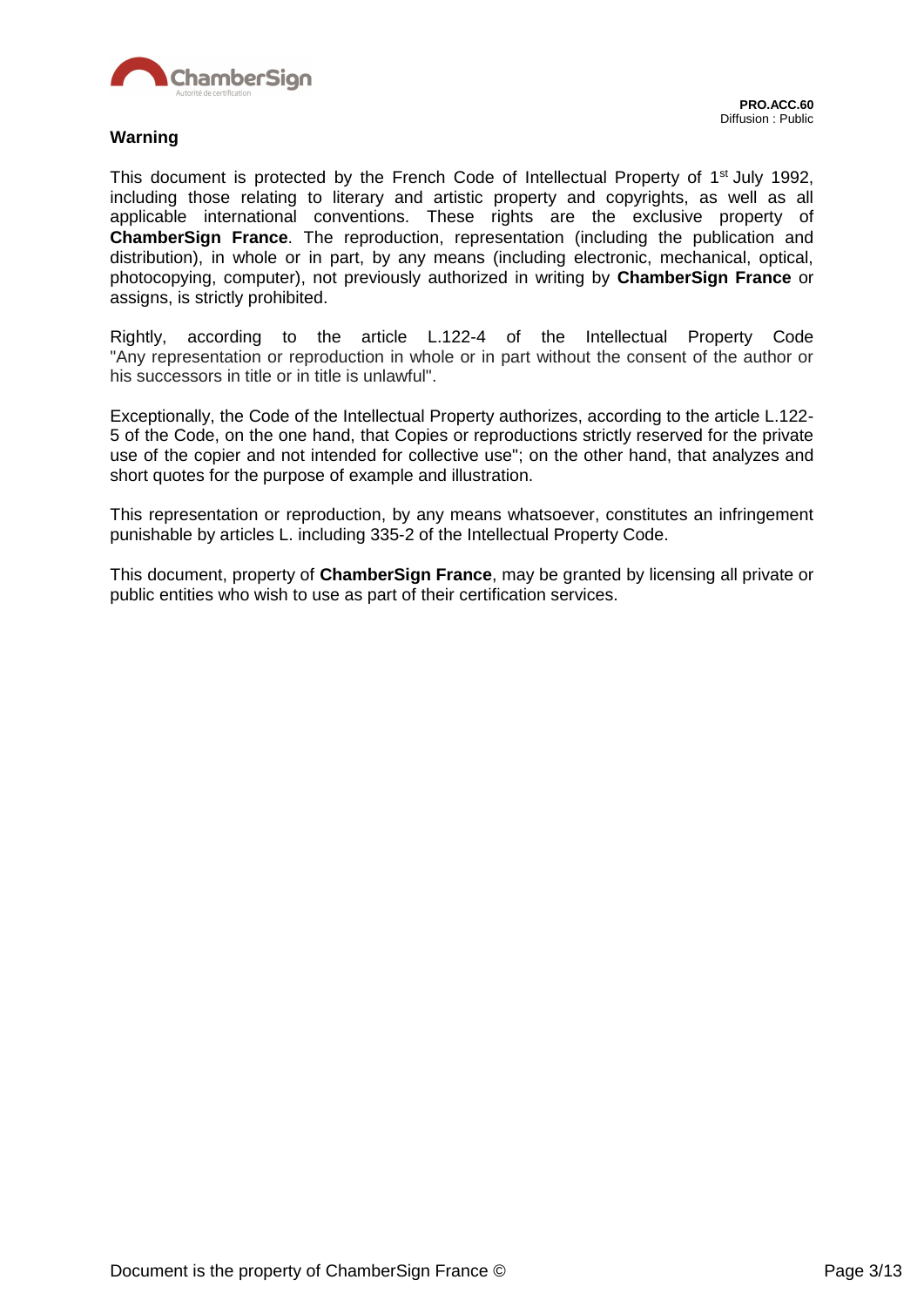

| <b>Statement types</b>                                | <b>Statement descriptions</b>                                                                                                                                                                                                                                                                                                                                                                                                                                                                                                                                                                                                                |
|-------------------------------------------------------|----------------------------------------------------------------------------------------------------------------------------------------------------------------------------------------------------------------------------------------------------------------------------------------------------------------------------------------------------------------------------------------------------------------------------------------------------------------------------------------------------------------------------------------------------------------------------------------------------------------------------------------------|
| TSP contact info:                                     | Any questions or comments about these CPS can be sent by email to the following address:<br>qualite@chambersign.fr                                                                                                                                                                                                                                                                                                                                                                                                                                                                                                                           |
| Certificate type, validation<br>procedures and usage: | Cryptographic media's subjects are qualified by ANSSI to the the level required by the eIDAS regulation. Key<br>pairs of subject are not escrowed or backuped. Cryptographic media containing the key pairs are only activated<br>after entering an activation code (PIN code) fully controlled by the subject which must be keeping secret under his<br>exclusive control. The activation data corresponds to PINs cryptographic media, which are personalized by<br>subjects when customizing their media which they must not communicate to anyone. The various components of<br>the PKI are not aware of this code at any moment.        |
|                                                       | Usage is the electronic signature data by the subject of the certificate (to sign). Such electronic signature brings,<br>besides the authenticity and integrity of data and signed, the manifestation of consent of the signatory for the<br>content of these data. Moreover, ChamberSign France may be forced to issue test certificates. These test<br>certificates are identified as such in their DN by the explicit mention TEST. They are covered by any warranty by<br>ChamberSign France and they must never be used for purposes other than for testing purposes. In the late<br>stages of testing, these certificates are revoked. |
|                                                       | Certificates issued in accordance to these Terms of service contain the following OID: 1.2.250.1.96.1.8.2.2                                                                                                                                                                                                                                                                                                                                                                                                                                                                                                                                  |
|                                                       | The certificates identify the following information for natural persons:<br>field Description<br>DN encoded in UTF8String                                                                                                                                                                                                                                                                                                                                                                                                                                                                                                                    |
|                                                       | countryName ISO code on 2 letters (see ISO3166-1) of the country of the competent authority with which the<br>entity is officially registered (commercial court, ministry, etc.)<br>organizationName official name of the entity (corporate name of the registered office)<br>organizationalUnitName national identifier of the structure among:                                                                                                                                                                                                                                                                                             |
|                                                       | • For entities based in mainland France and overseas territories: 0002 << N ° SIRET on 14 characters >><br>• For entities based in New Caledonia: $S540 << N$ ° RIDET on 9 characters maximum >>                                                                                                                                                                                                                                                                                                                                                                                                                                             |
|                                                       | • For other entities based in a country of the European Community: S << 3-digit country ISO3166-1 code >> <<<br>14-digit EU VAT number >>                                                                                                                                                                                                                                                                                                                                                                                                                                                                                                    |
|                                                       | The field can be iterated 3 times<br>organizationIdentifier The official registration number of the service provider in accordance with [EN_319_412-1]                                                                                                                                                                                                                                                                                                                                                                                                                                                                                       |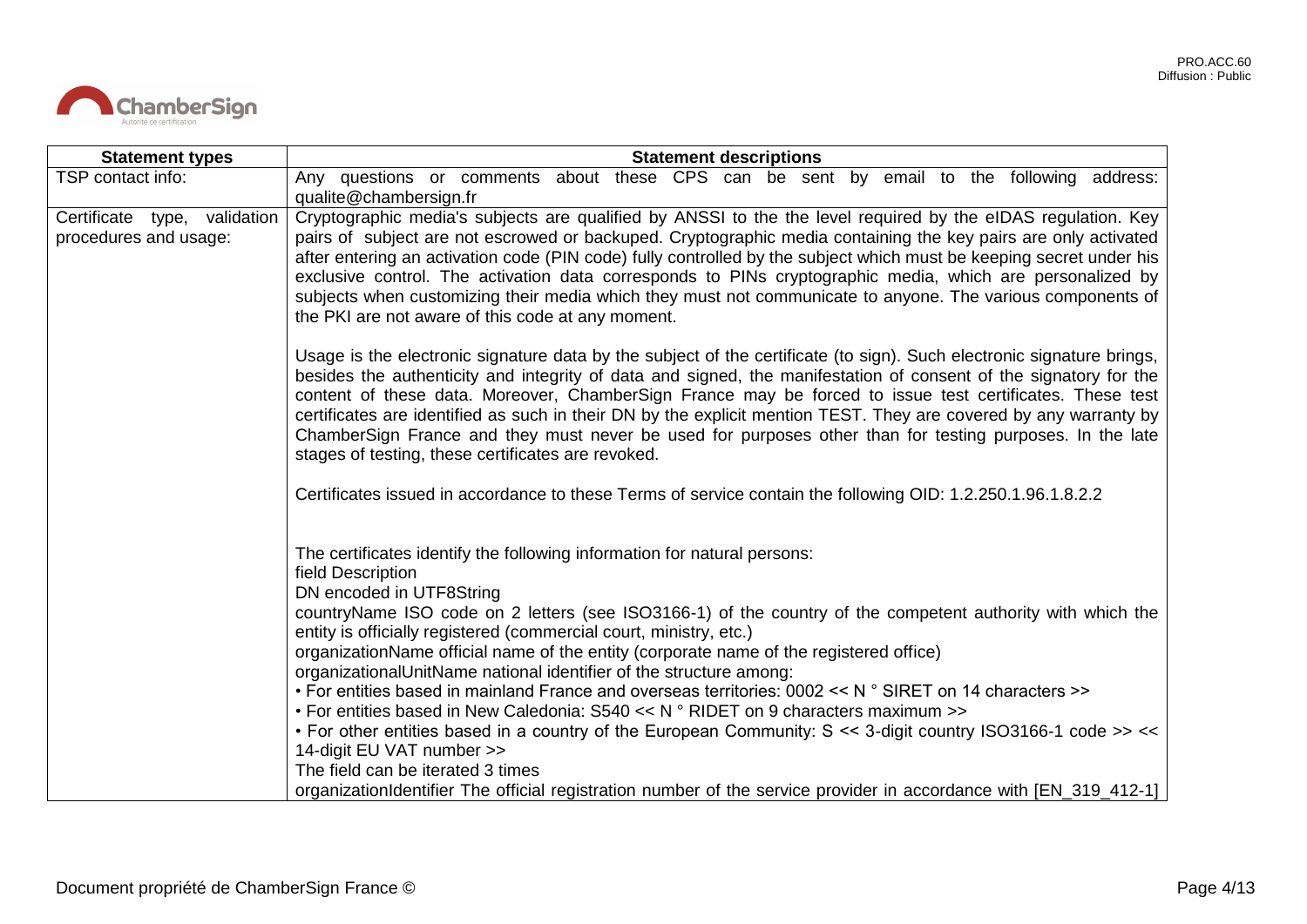

| clause 5.1.4. In France, this registration number may also consist of the prefix "SI: FR-" followed by the number      |
|------------------------------------------------------------------------------------------------------------------------|
| <b>SIREN or SIRET</b>                                                                                                  |
| Identifier of the entity with which the subject is linked                                                              |
| VAT <country code=""> - <intracommunity number="" vat=""></intracommunity></country>                                   |
| • NTR <country code=""> - <siren number=""></siren></country>                                                          |
| locality city where the subject's establishment is located                                                             |
| surName Name of the subject                                                                                            |
| givenName Firstname1 (, firstname2, firstname3 )                                                                       |
| The different names are mentioned in the order indicated on the identity document presented at the time of             |
| registration and the copy of which is kept in the registration file.                                                   |
| commonName Firstname1 (, Firstname2, Firstname3, ) NAME                                                                |
| The different names are mentioned in the order indicated on the identity document presented at the time of             |
| registration and the copy of which is kept in the registration file.                                                   |
| title if applicable, function of the subject within its structure                                                      |
| serialNumber 4-digit sequential number to process homonymy cases                                                       |
| By default, the value of this attribute is "0001". If a subject with all other attributes of the DN are identical      |
| (countryName, organizationName, organizationIdentifier, organizationalUnitName, and commonName) has                    |
| already been registered, the value of the serialNumber attribute for the new subject changes to "0002" and so on.      |
|                                                                                                                        |
| Certificate request files, containing the key pair to be certified, are sealed using the corresponding key pair.       |
| Information regarding the structure on which the subject is attached are subject to verification upon registration     |
| (existence, validity, ).                                                                                               |
|                                                                                                                        |
| The identity of the subject or person in charge of certicate is verified through verification of official identity     |
| documents during a face-to-face.                                                                                       |
|                                                                                                                        |
| Following validation of the certificate request file by the PKI registration function, the process consists to give by |
| hand a wide cryptographic media to the subject or the person in charge of the certificate, uniquely identified and     |
| linked to the subject, which will be customized under the control of subject: personalization of the activation code   |
| (PIN code), generating the key pair in the subject, sending the key pair to the certificate generation function,       |
| downloading the generated certificate on the media.                                                                    |
|                                                                                                                        |
| The certificate is accepted explicitely by the subject or person in charge of certificates at the delivery time.       |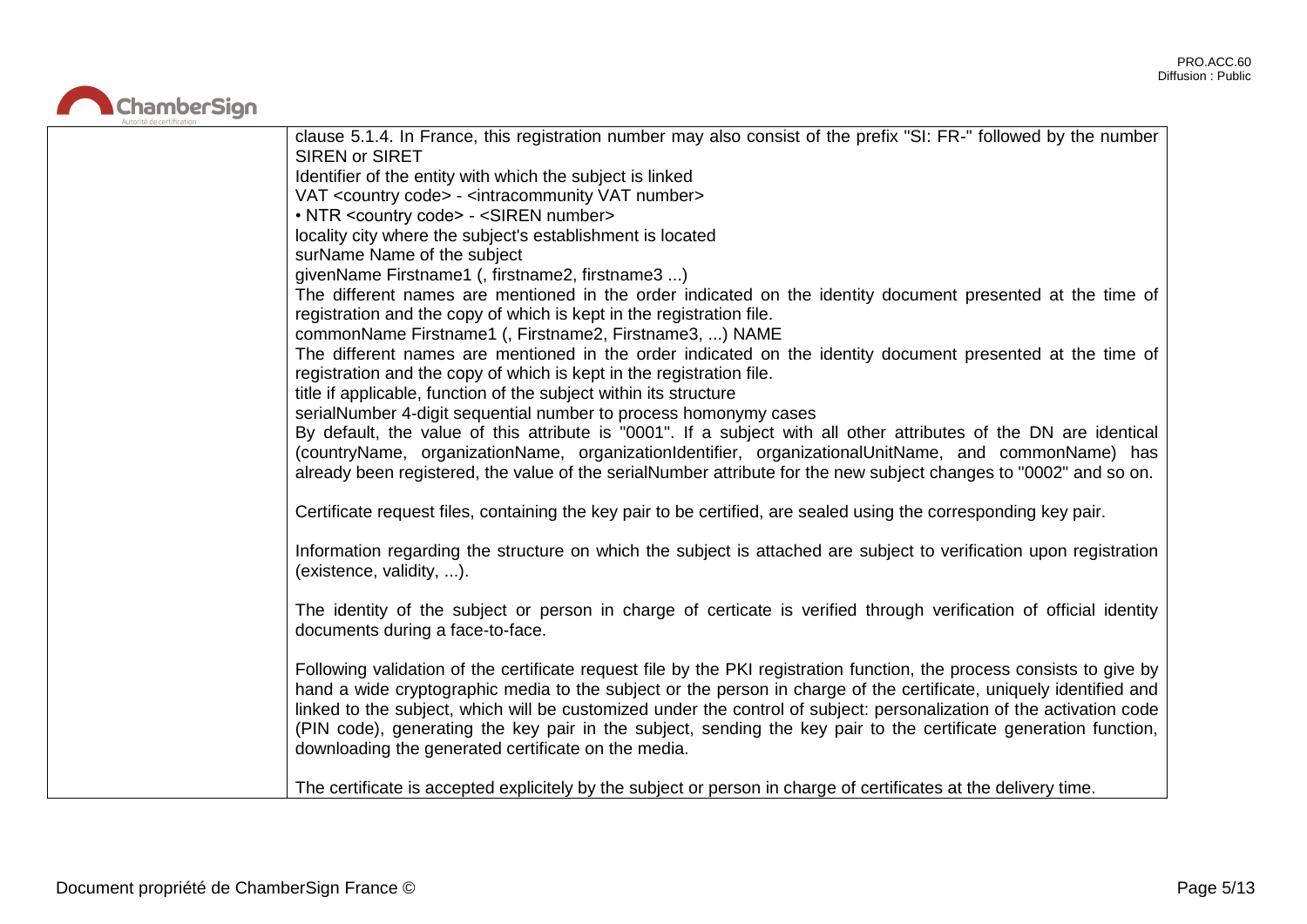

| The subject or the person in charge of certificates accepted his certificate by signing with his new certificate an<br>acceptance form online.                                                                                                                                                                                                                                                                                                                                                                                              |
|---------------------------------------------------------------------------------------------------------------------------------------------------------------------------------------------------------------------------------------------------------------------------------------------------------------------------------------------------------------------------------------------------------------------------------------------------------------------------------------------------------------------------------------------|
| The first renewal, if authorized by the regulations at the time of expiry date of the certificate to be renewed, can<br>be performed online if it takes place before the expiry date of the corresponding certificate. The subject or the<br>person in charge of certificates confirms that information related to certificate renewal is always accurate. The<br>next renewal is carried out following the initial registration procedure. The renewal after revocation is carried out<br>according to the initial registration procedure. |
| The main cause for the issuance of a new certificate and the corresponding key pair is the end of validity of the<br>certificate. The validity period of certificates provided by ChamberSign France is three (3) years. The key pairs<br>must be effectively periodically renewed to minimize the risk of cryptographic attack.                                                                                                                                                                                                            |
| A renewal can also be made in advance, following a declared event or incident by the subject or the person in<br>charge of certificates, the most frequent being the loss, theft or malfunction of cryptographic media. In this case<br>the renewal is, for the subject or the person in charge of certificates, to redo an initial application.                                                                                                                                                                                            |
| A modification of the information contained in the certificate also involves the issuance of a new certificate (with<br>renewal of the key pair).                                                                                                                                                                                                                                                                                                                                                                                           |
| Dans tous ces cas la délivrance d'un nouveau certificat est réalisée de manière identique au processus de<br>délivrance initiale. Seule la phase d'enregistrement peut différer pour un renouvellement. Par exemple seuls<br>quelques documents peuvent ne pas être demandé (acte de nomination du RL notamment).                                                                                                                                                                                                                           |
| Any revocation request is subject to an applicant authentication and verification of his authority.                                                                                                                                                                                                                                                                                                                                                                                                                                         |
| There can be no certificate suspension. Only the final certificate revocation can be performed. ChamberSign<br>France ensures the availability of the revocation status at any time and beyond the certificate validity period by<br>implementing the following measures:<br>. Publication without a time limit of revoked certificates published in the CSF;<br>• Compliance of the OCSP response, revoked in case of solicitation after the date of the end of life of the<br>certificate.                                                |
| The following circumstances may cause the revocation of a certificate:                                                                                                                                                                                                                                                                                                                                                                                                                                                                      |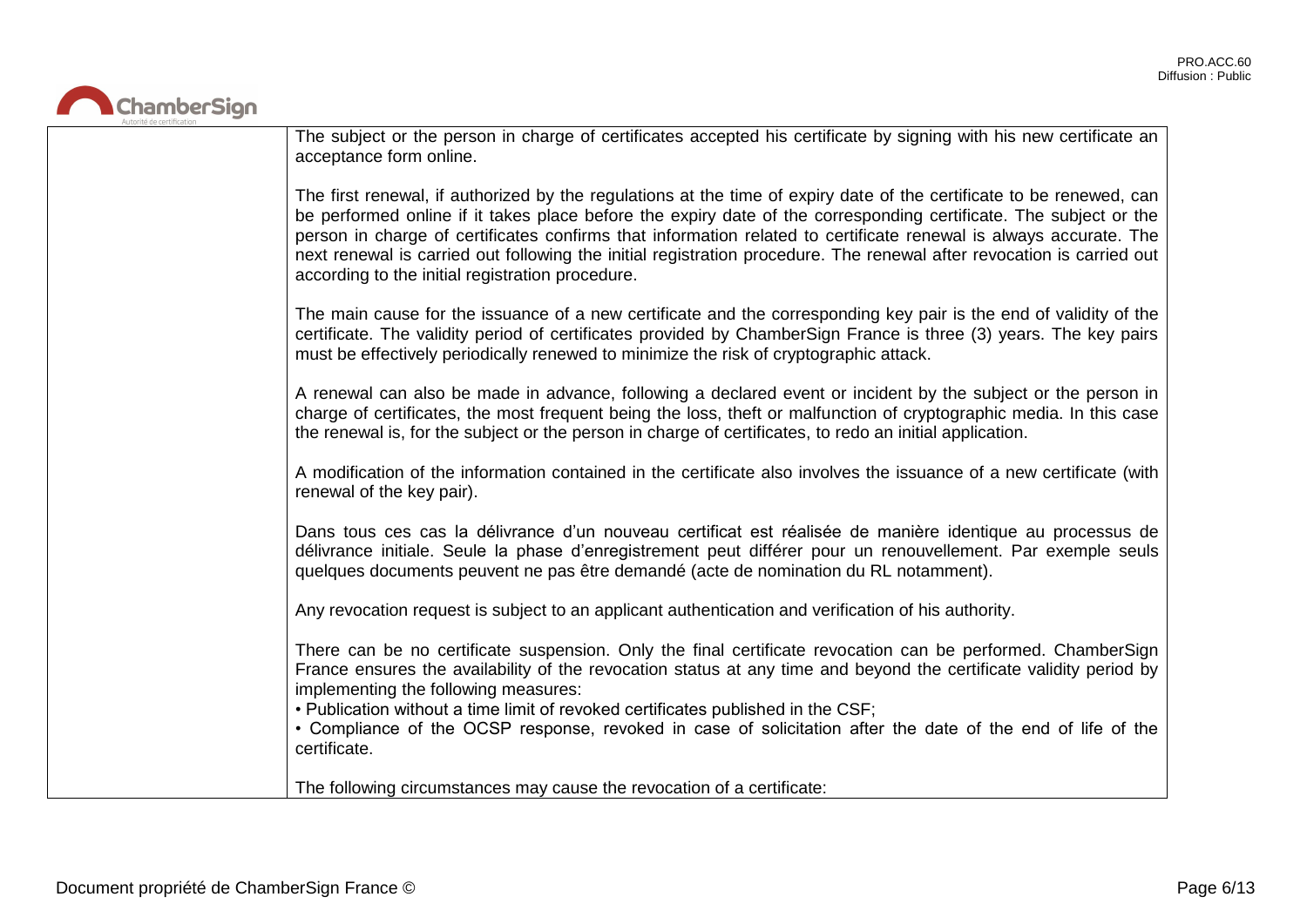# ChamberSign

|                             | • the certificate key pair is lost, stolen, unusable (malfunction of support), compromised or suspected compromise<br>(request of the subject itself);                                                                                                                                                                                                           |
|-----------------------------|------------------------------------------------------------------------------------------------------------------------------------------------------------------------------------------------------------------------------------------------------------------------------------------------------------------------------------------------------------------|
|                             | • information or attributes of the subject contained in the certificate is no longer valid or no more consistent with<br>the intended use of the certificate, this before the normal expiry of the certificate;                                                                                                                                                  |
|                             | • cryptographic algorithms used are obsolete and are no longer considered safe;                                                                                                                                                                                                                                                                                  |
|                             | • it has been shown that the subject has not respected the applicable terms of use of the certificate;                                                                                                                                                                                                                                                           |
|                             | • the CA certificate is revoked (which results in the revocation of certificates signed by the corresponding key<br>pair);                                                                                                                                                                                                                                       |
|                             | • the subject no longer meets the professional requirements (cessation of activity, death).                                                                                                                                                                                                                                                                      |
|                             | The causes of revocation are never published.                                                                                                                                                                                                                                                                                                                    |
|                             | Revocation requests are processed within 24 hours after receiving the request, 7 days / 7 (weekends and<br>holidays included if the revocation is processed by the subject, the person in charge of certificates or natural<br>person mandated to represent the subject), excluding consecutive revocations to requests for modification of the<br>subject data. |
|                             | The revocation management function is available round the clock, 7 days a week. The maximum duration of                                                                                                                                                                                                                                                          |
|                             | downtime per interruption (failure or maintenance) of the revocation management function is 2 hours. The<br>maximum total duration of downtime per month of revocation management function is 8 hours.                                                                                                                                                           |
| Reliance limits :           | The Client agrees that ChamberSign France retains documents for proof of identification control of the subject for<br>the periods provided in the Certificate Policy and the documents relating to the conclusion of this contract.                                                                                                                              |
|                             | The event logs are kept on site for a period of one (1) month.                                                                                                                                                                                                                                                                                                   |
|                             | After their generation, they are archived and kept for seven (7) years.                                                                                                                                                                                                                                                                                          |
|                             | The original registration files are archived with archivers third party for a period of eleven (11) years from the<br>issuance of the certificate.                                                                                                                                                                                                               |
|                             | If Client's request to obtain a copy of the registration dossier, the Client will be charged the corresponding cost.<br>Certificates and CRLs are archived for a period of seven (7) years after their expiry.                                                                                                                                                   |
|                             | If the Client wishes that the registration files, the Certificates or the CRLs are kept for a longer period of archiving,<br>he will have to make the necessary ones and to take the cost himself at his charge.                                                                                                                                                 |
| Obligations of subscribers: | The Client and its Legal Representative undertake to respect the provisions of the PDS.                                                                                                                                                                                                                                                                          |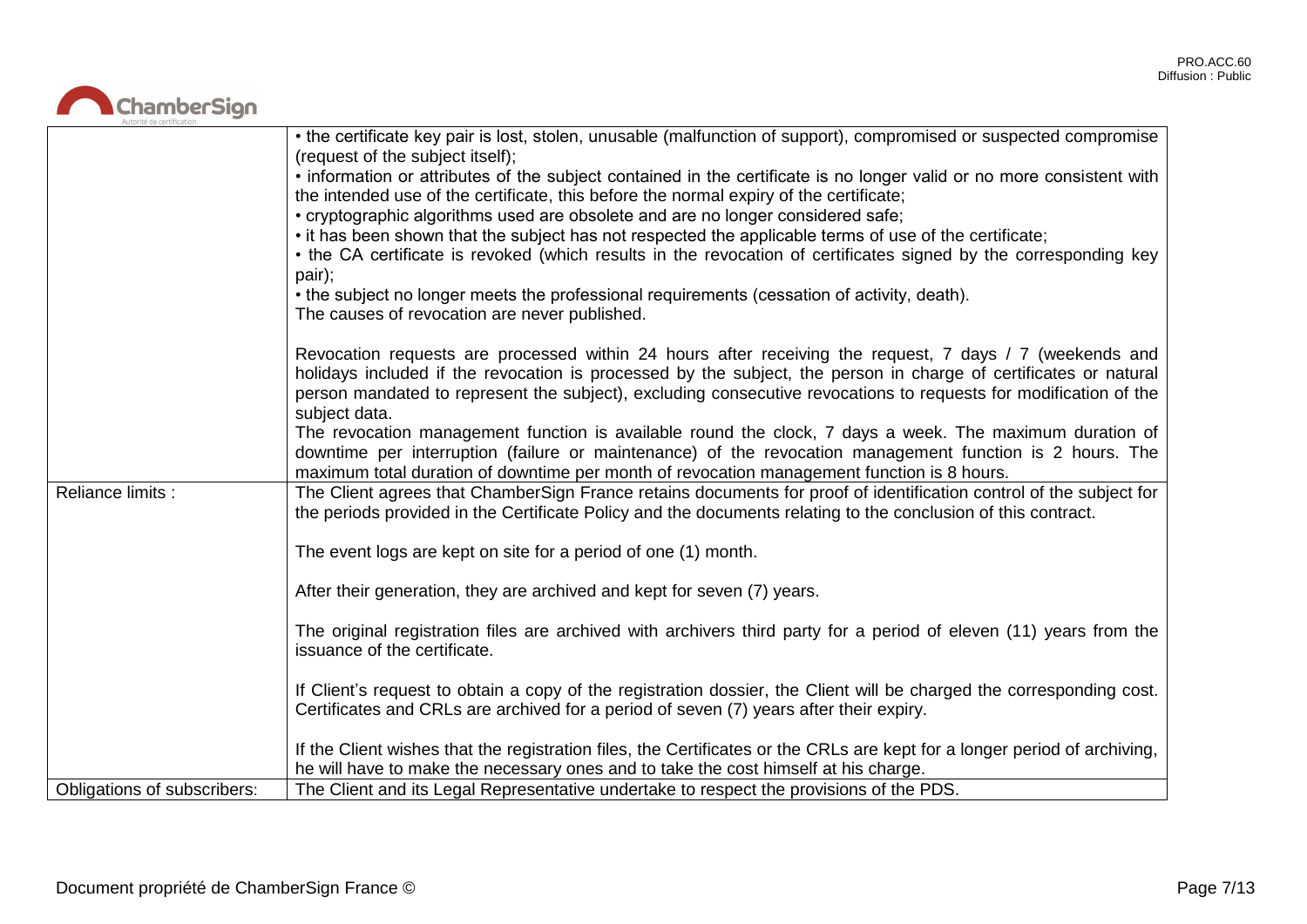

|                             | The Client and its Legal Representative are responsible for the management of Certificates issued to employees,<br>delegates or agents of Client under the subscription agreement and undertake to ensure that any Certificate's<br>subject violating obligations under the Terms and that no fraud or error is committed. As such, the Client and its<br>Legal Representative will ensure in particular that the leader:<br>- communicates via the contact point identified herein, the information to create the certificate and any changes<br>during the duration of the certificate;<br>- respects the revocation procedure described in Article 9 Revocation of the Certificate;<br>- keeps secret and secure way, confidential data and the physical support of the Certificate.<br>The Client and its Legal Representative undertake to provide all relevant information, accurate and updated for<br>the creation and management of certificates.<br>The Client and its Legal Representative undertake to inform the home Registration Authority of any changes to<br>information contained in the certificate by mail with the required supporting documents without delay. The<br>previous certificate will be revoked and a new certificate containing the updated information will be issued.<br>The Client and its Legal Representative vouch for the accuracy of the information provided and completeness of<br>the supporting documents required for registration of the Certificates. |
|-----------------------------|---------------------------------------------------------------------------------------------------------------------------------------------------------------------------------------------------------------------------------------------------------------------------------------------------------------------------------------------------------------------------------------------------------------------------------------------------------------------------------------------------------------------------------------------------------------------------------------------------------------------------------------------------------------------------------------------------------------------------------------------------------------------------------------------------------------------------------------------------------------------------------------------------------------------------------------------------------------------------------------------------------------------------------------------------------------------------------------------------------------------------------------------------------------------------------------------------------------------------------------------------------------------------------------------------------------------------------------------------------------------------------------------------------------------------------------------------------------------------------------------------------|
|                             | The Client and its Legal Representative recognize and accept that the information provided thereunder are kept<br>and used by ChamberSign France to manage certificates as provided by law and in particular those relating to the<br>protection of personal data.                                                                                                                                                                                                                                                                                                                                                                                                                                                                                                                                                                                                                                                                                                                                                                                                                                                                                                                                                                                                                                                                                                                                                                                                                                      |
|                             | The Client and its Legal Representative acknowledge being informed of the conditions of installation of<br>Certificates ChamberSign France.                                                                                                                                                                                                                                                                                                                                                                                                                                                                                                                                                                                                                                                                                                                                                                                                                                                                                                                                                                                                                                                                                                                                                                                                                                                                                                                                                             |
|                             | In particular, the certificate is the subject of a tutorial available on the website of ChamberSign France.                                                                                                                                                                                                                                                                                                                                                                                                                                                                                                                                                                                                                                                                                                                                                                                                                                                                                                                                                                                                                                                                                                                                                                                                                                                                                                                                                                                             |
|                             | The Client and its Legal Representative choose hardware and software offering security in line with their<br>requirements for the installation and protection of Certificates and physical media.                                                                                                                                                                                                                                                                                                                                                                                                                                                                                                                                                                                                                                                                                                                                                                                                                                                                                                                                                                                                                                                                                                                                                                                                                                                                                                       |
| Certificate status checking | Acceptors certificates must verify the non-revocation of the certificates on which they will base their confidence.                                                                                                                                                                                                                                                                                                                                                                                                                                                                                                                                                                                                                                                                                                                                                                                                                                                                                                                                                                                                                                                                                                                                                                                                                                                                                                                                                                                     |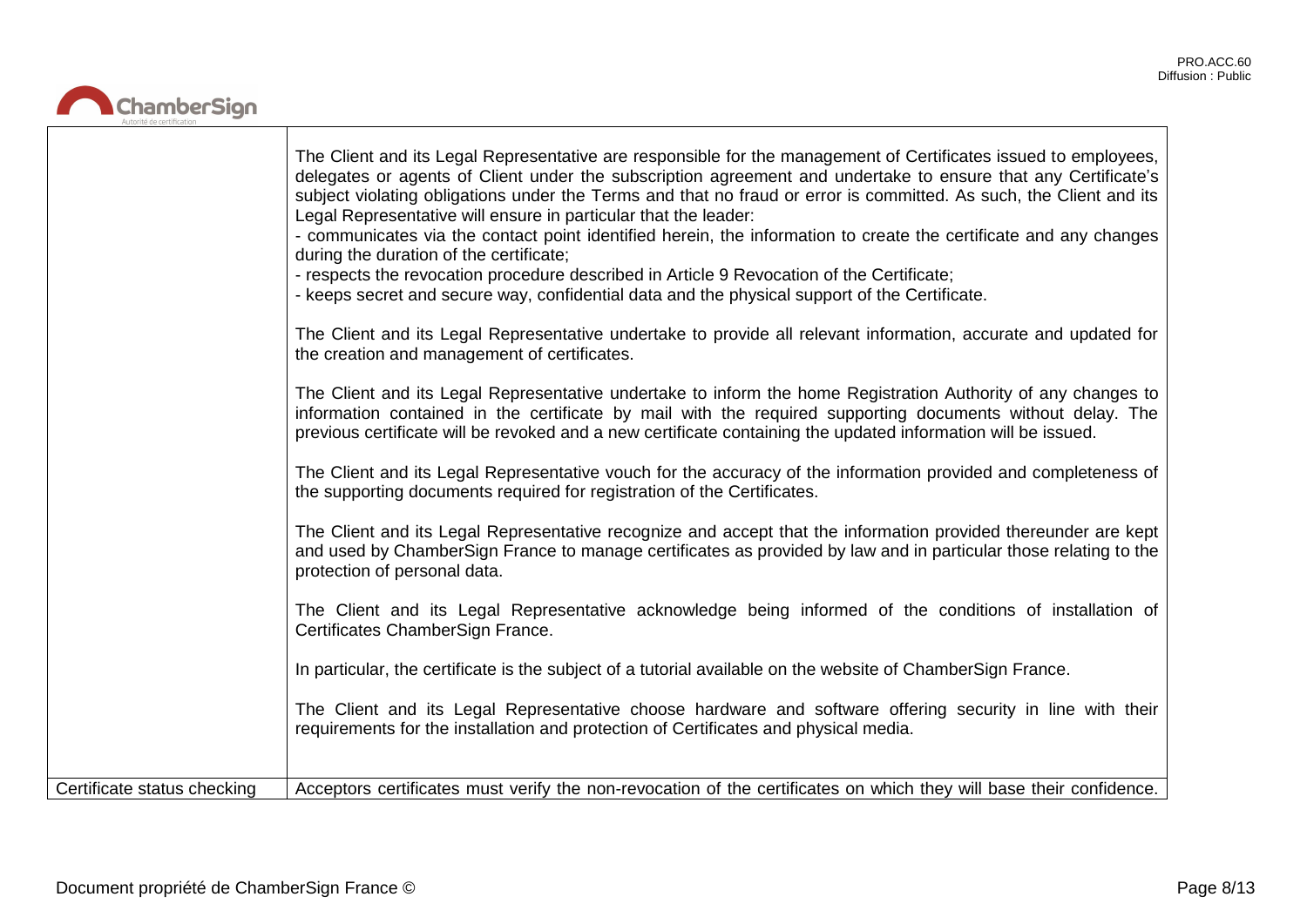| ChamberSign                                                      |                                                                                                                                                                                                                                                                                                                                                                                                                                                                                                                                                                                                                                                                                                                                                                                                                                                                                         |
|------------------------------------------------------------------|-----------------------------------------------------------------------------------------------------------------------------------------------------------------------------------------------------------------------------------------------------------------------------------------------------------------------------------------------------------------------------------------------------------------------------------------------------------------------------------------------------------------------------------------------------------------------------------------------------------------------------------------------------------------------------------------------------------------------------------------------------------------------------------------------------------------------------------------------------------------------------------------|
| obligations of relying parties:                                  | This verification is done by checking the CRL available via the website ChamberSign France, or by querying<br>certificate status online service (OCSP) that incorporates a response "revoked certificate" from the date of end of<br>life certifiat. The revoked certificates are still present in the CRL even after their original expiration date. The<br>service is available 24 hours / 24 and 7 days / 7 via the website ChamberSign France. The maximum duration of<br>downtime per interruption (failure or maintenance) of the information based on the status of certificates is 4 hours.<br>The maximum total duration of downtime per month of the information function on certificate status is 16 hours.<br>The maximum response time of the OCSP service received a query on the status of a certificate is 10 seconds<br>from the receipt of the request by the server. |
| Limited warranty and<br>disclaimer / Limitation of<br>liability: | ChamberSign France is responsible for the compliance of its Certificate Policy, the requirements issued by the<br>model of CPS.                                                                                                                                                                                                                                                                                                                                                                                                                                                                                                                                                                                                                                                                                                                                                         |
|                                                                  | ChamberSign France assumes any harmful consequences resulting from non-compliance with its Certificate<br>Policy by itself or one of its components.                                                                                                                                                                                                                                                                                                                                                                                                                                                                                                                                                                                                                                                                                                                                    |
|                                                                  | ChamberSign France acknowledges liability in case of proven misconduct or negligence of itself or one of its<br>components, whatever their nature and severity, which would result in reading, alteration or misuse of personal<br>data subjects for fraudulent purposes, these data are contained in transit or in the Certificates management<br>applications.                                                                                                                                                                                                                                                                                                                                                                                                                                                                                                                        |
|                                                                  | ChamberSign France is responsible for maintaining the security level of the technical infrastructure on which it<br>relies to provide its services.                                                                                                                                                                                                                                                                                                                                                                                                                                                                                                                                                                                                                                                                                                                                     |
|                                                                  | ChamberSign France can not be held liable for damage caused by use of the Certificate beyond the limits of the<br>authorized use.                                                                                                                                                                                                                                                                                                                                                                                                                                                                                                                                                                                                                                                                                                                                                       |
|                                                                  | Responsibility of ChamberSign France can not be held liable for inaccurate information due to false declarations,<br>false documents or no information of changes in the situation of the Subject, the Legal Representative, or natural<br>person mandated to represent the subject when creating or valid certificate, which the false declaration, false<br>documents or the omission is intentional or not.                                                                                                                                                                                                                                                                                                                                                                                                                                                                          |
|                                                                  | ChamberSign France assumes no obligation or responsibility for the consequences of delays in transmission,<br>alteration, errors or loss of any email, letter or document, signed or otherwise authenticated.                                                                                                                                                                                                                                                                                                                                                                                                                                                                                                                                                                                                                                                                           |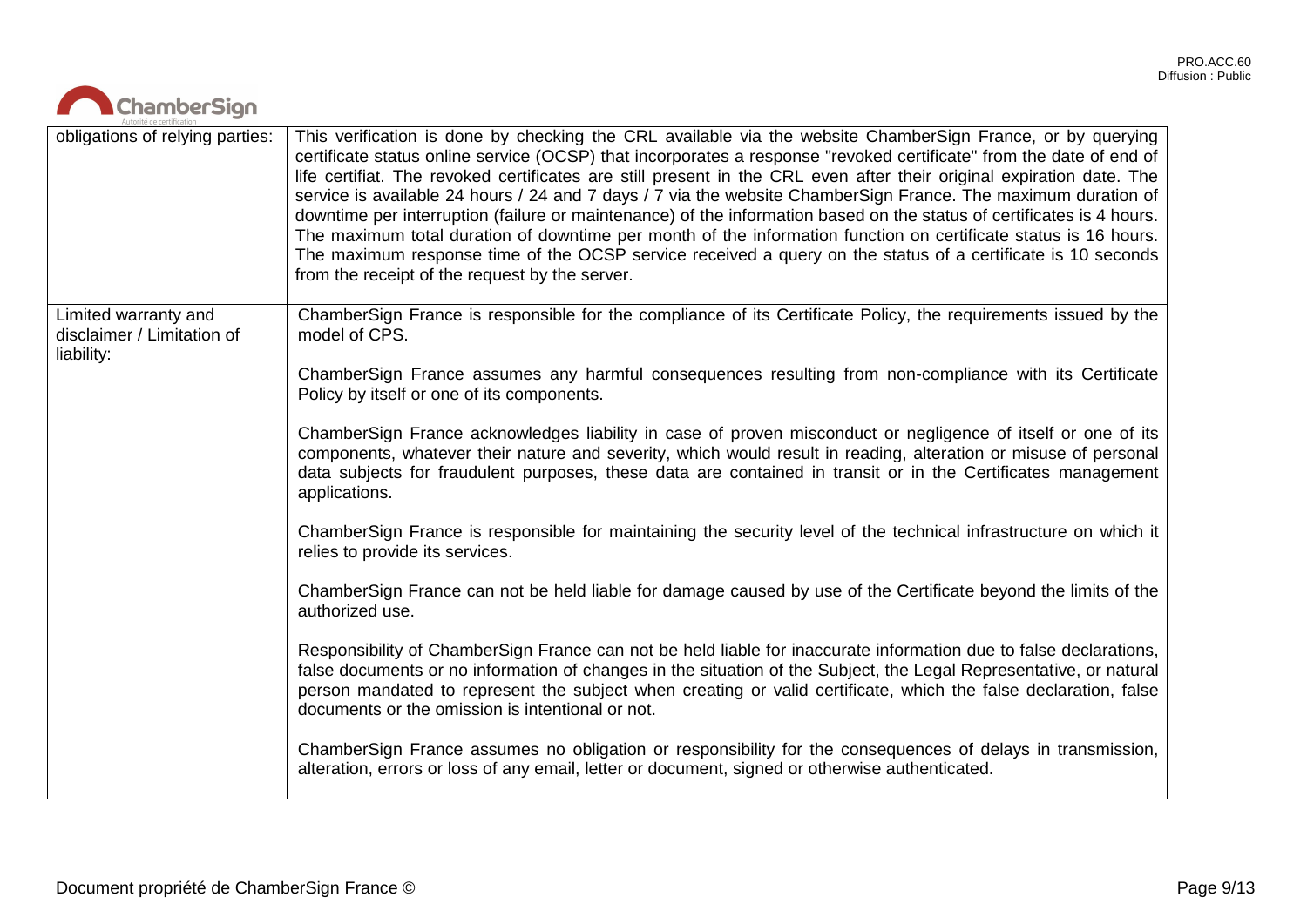

|                                        | ChamberSign France does not in any way be held responsible for the contents of files or transactions signed or<br>authenticated using the certificate, the Client and the subject is only vis-a-vis third parties responsible for the<br>content of these shipments.         |
|----------------------------------------|------------------------------------------------------------------------------------------------------------------------------------------------------------------------------------------------------------------------------------------------------------------------------|
|                                        | ChamberSign France will in no case liable for indirect damage such as, for example, any financial or commercial<br>loss, loss of income or operating, finding their origin or resulting subscription or inherent in the use of certificates<br>issued by ChamberSign France. |
|                                        | ChamberSign France assumes no obligation or liability for the use by the Holder of a Certificate not in<br>accordance with the PDS, especially regarding the validity of control procedures certificate during a transaction.                                                |
|                                        | Otherwise, ChamberSign France can not be responsible for phenomena related to normal wear of computer<br>media, including the deterioration of the information given on the said media due to the influence of magnetic<br>fields.                                           |
|                                        | ChamberSign France can not be held liable for such damage related to a disruption or malfunction of services<br>and applications for Certificates User.                                                                                                                      |
|                                        | If the Legal Representative has acquired one or more physical media, ChamberSign France is responsible only<br>for their physical deliverance.                                                                                                                               |
|                                        | Due to the constant evolution of technology and levels of security attached to the standards in force in case of<br>malfunction of the physical media or its associated driver software, the Client must request revocation of the<br>Certificate.                           |
|                                        | ChamberSign France can not be responsible for the use of subject Private Key, who has personal responsibility.<br>Any damage related to the Compromise of the Private Key is the Client.                                                                                     |
|                                        | ChamberSign France can not be held liable due to illicit use of the Certificate once the Client, the Legal<br>Representative, the Certification Agent or the subject has not made a revocation request in accordance with the<br>Terms.                                      |
| Applicable agreements, SPC,<br>PO Box: | The applicable certification policy is published at the following address:<br>https://pc.chambersign.fr/ca3/ChamberSign_France_CA3_Qualified_eID.pdf                                                                                                                         |
| Privacy policy:                        | See Appendix 1                                                                                                                                                                                                                                                               |
|                                        |                                                                                                                                                                                                                                                                              |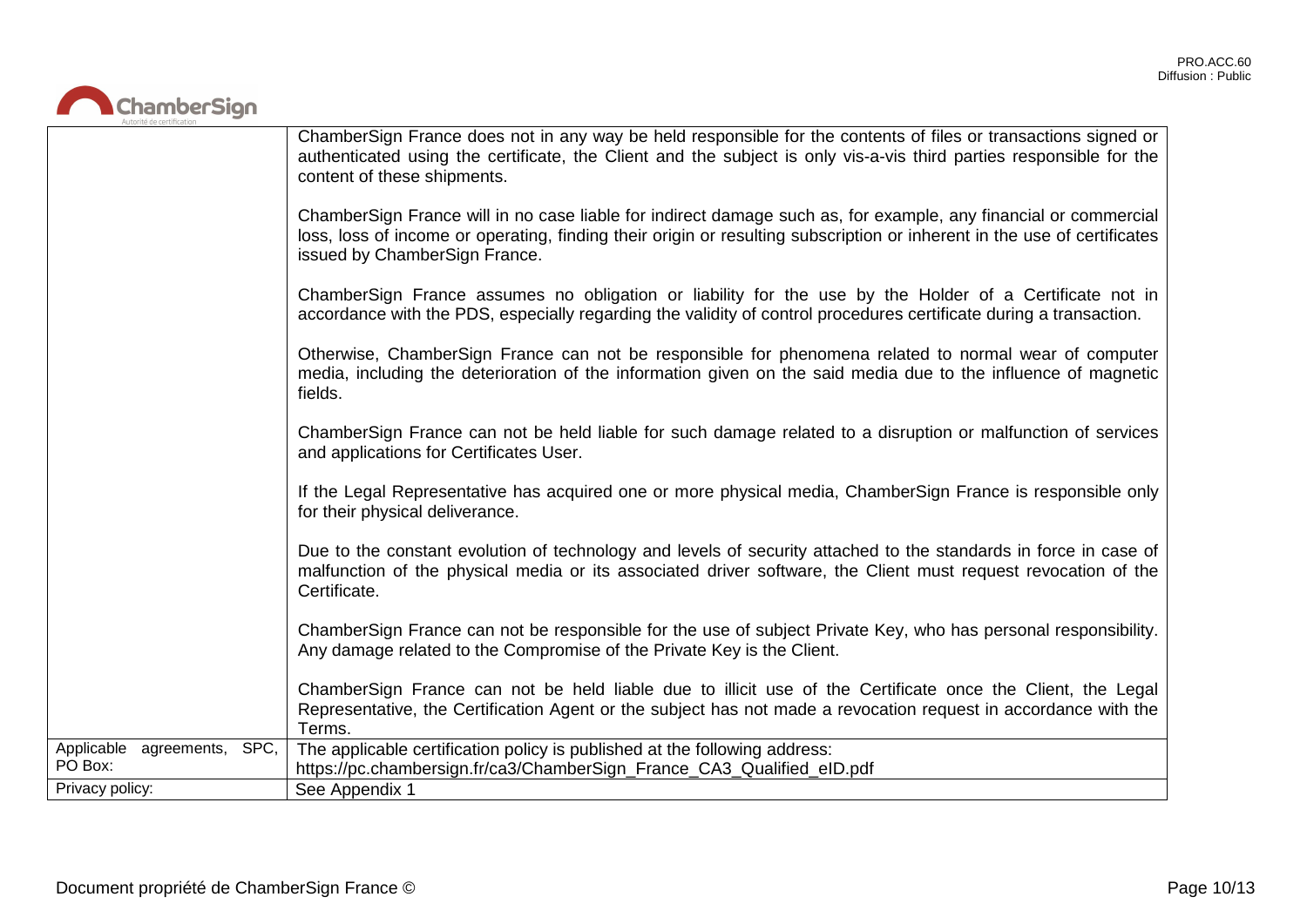

| Autorité de certification                             |                                                                                                                                                                                           |
|-------------------------------------------------------|-------------------------------------------------------------------------------------------------------------------------------------------------------------------------------------------|
| Refund policy:                                        | ChamberSign France has subscribed for all of the physical, material and immaterial arising from its business<br>insurance covering the consequences of professional liability.            |
|                                                       | Under the insurance contract by ChamberSign France, and the limits and conditions of this contract, the subject<br>will benefit from the replacement of lost or stolen certificate.       |
| Applicable law, complaints and<br>dispute resolution: | In case of difficulty of any kind and before any legal proceedings, the parties undertake to implement a<br>conciliation procedure.                                                       |
|                                                       | The parties agree to meet at the initiative of either party within eight days from receipt of the letter requesting<br>conciliation meeting.                                              |
|                                                       | The agenda is set by the party that takes the initiative of reconciliation. The decisions, if adopted by mutual<br>agreement, guaranteed.                                                 |
|                                                       | This clause is legally independent of this Agreement. It continues to apply despite the possible invalidity,<br>resolution, termination or extinction of these contractual relationships. |
|                                                       | Otherwise, jurisdiction is assigned to the French courts.                                                                                                                                 |
|                                                       | These Terms are governed by French law.                                                                                                                                                   |
|                                                       | This is so for the substantive rules and the rules of form and this, notwithstanding the places of performance of<br>the substantive or accessory obligations.                            |
| TSP and repository licenses,                          | Certificates issued qualified eIDAS. The root certificate of the PKI be downloaded from the website ChamberSign.                                                                          |
| trust marks and audit:                                | The user can check the fingerprint of the root certificate on the https://www.keymanagement.chambersign.fr                                                                                |
|                                                       | secure site or by contacting ChamberSign France by phone.                                                                                                                                 |
|                                                       | <b>CRL</b><br>publishing<br>points<br>http://crl.chambersign.fr/ca3/ChamberSign_France_CA3_Qualified_eID.crl<br>are:                                                                      |
|                                                       | http://crl.chambersign.tm.fr/ca3/ChamberSign_France_CA3_Qualified_eID.crl                                                                                                                 |
|                                                       | following<br>certificate<br>The<br>CA<br>downloaded<br>address:<br>can<br>be<br>the                                                                                                       |
|                                                       | https://pc.chambersign.fr/ca3/ChamberSign_France_CA3_Qualified_eID.cer                                                                                                                    |
|                                                       | <b>OCSP</b><br><b>The</b><br>responders<br>http://ocsp-<br>accessed<br>be<br>can<br>at:                                                                                                   |
|                                                       | ca3.chambersign.fr/ChamberSign_France_CA3_Qualified_eID<br>$^{\prime\prime}$<br>http:<br>ocsp-ca3.                                                                                        |
|                                                       | chambersign.tm.fr/ChamberSign_France_CA3_Qualified_eID                                                                                                                                    |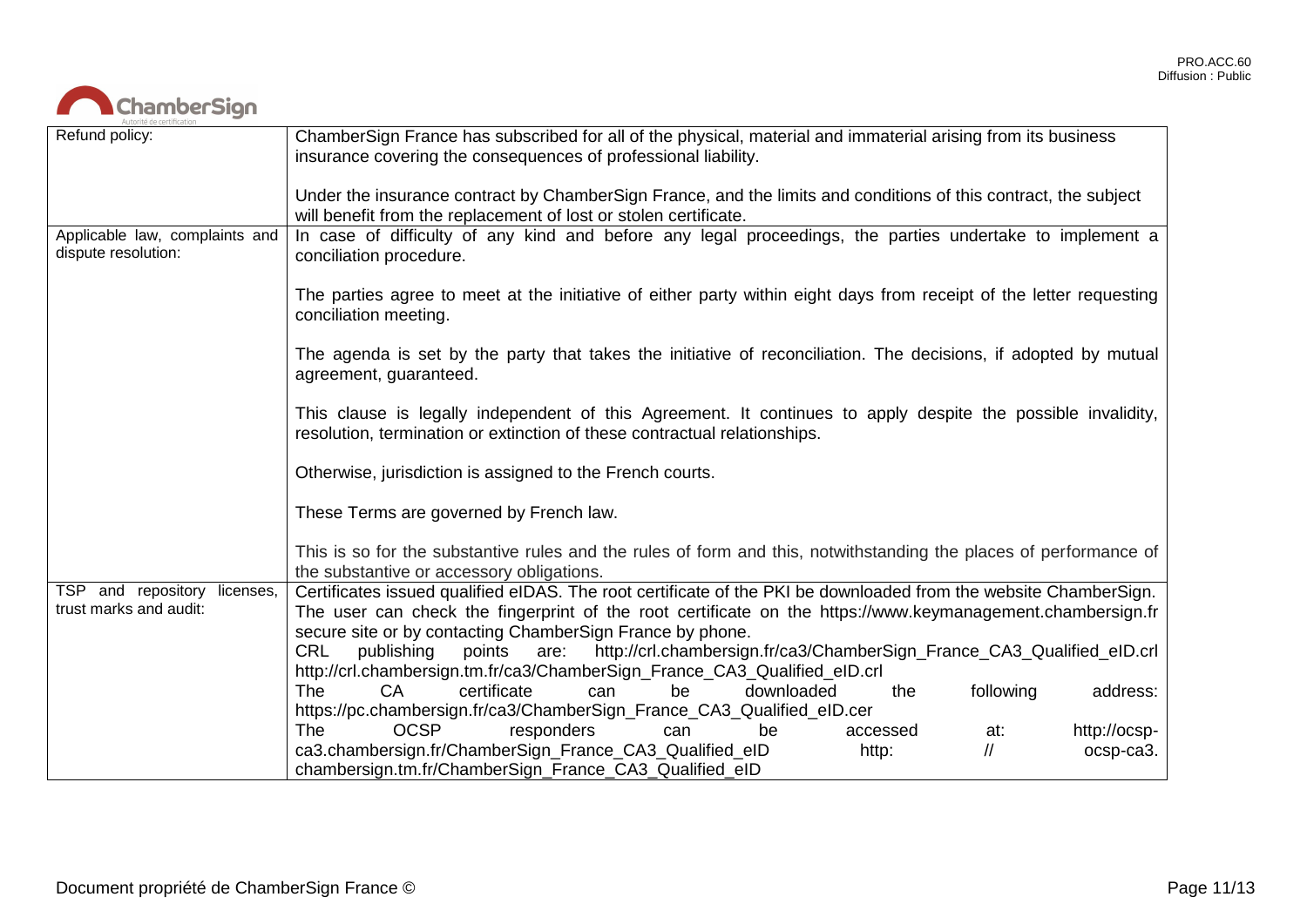

### *1.1.APPENDIX 1. PROTECTION OF PERSONAL DATA*

# **1. PERSONAL DATA**

#### *1.2.1.1 PROCESSING OF PERSONAL DATA*

1. Personal data collected by ChamberSign France for the purpose of the issuing and preservation of the certificates will only be processed for the purposes for which they were collected.

2. ChamberSign France declares and warrants that the personal data collected in the context of the present conditions as well as the treatments for which it is responsible or, as the case may be, as a subcontractor, are processed in accordance with the provisions of Law no. 78-17 of 6 January 1978 relating to data, the files and freedoms (amended by the law N ° 2018-493 of June 20, 2018 relating to data, files and freedoms and various provisions concerning the protection of personal data) and Regulation (EU) 2016/679 of the European Parliament and of the Council of 27 April 2016 on the protection of personal data natural persons with regard to the processing of personal data and the free movement of such data and repealing Directive 95/46 / EC.

3. The Customer, the Legal Representative, the Agent of Certification and the Subject are informed that in accordance with the regulation in force, ChamberSign France, as a data processor, or according to the case, the subcontractor, implements a processing of personal data concerning them with the following conditions:

- the provision of certification services by ChamberSign France;

- the management of the access and the operation of the certification services provided by ChamberSign France;

- identification of the Subject;

- authentication of the Subject;

- the issuance, preservation, renewal and revocation of the Certificates and the keys pairs;

- compilation of statistics and the measurement of quality and the satisfaction of the certification services provided by ChamberSign France.

4. The collected data are mandatory. Otherwise, ChamberSign France will be able to provide the certification services.

5. ChamberSign France ensures the confidentiality and the security of data collected within the framework of the present ones. Nevertheless, the data contained in the Certificate are by nature public.

6. The data processed by ChamberSign France are not transferred outside the European Union.

7. The collected data are only intended for the authorized services of ChamberSign France. These data could be transmitted to the technical operator of ChamberSign France, which respects the same policy of confidentiality as ChamberSign France. The data are hereby preserved for the duration of the article 22.

8. The Legal Representative, the Certification Agent and the Subject are informed by these general conditions of use that they have a right of access, rectification, deletion, limitation of